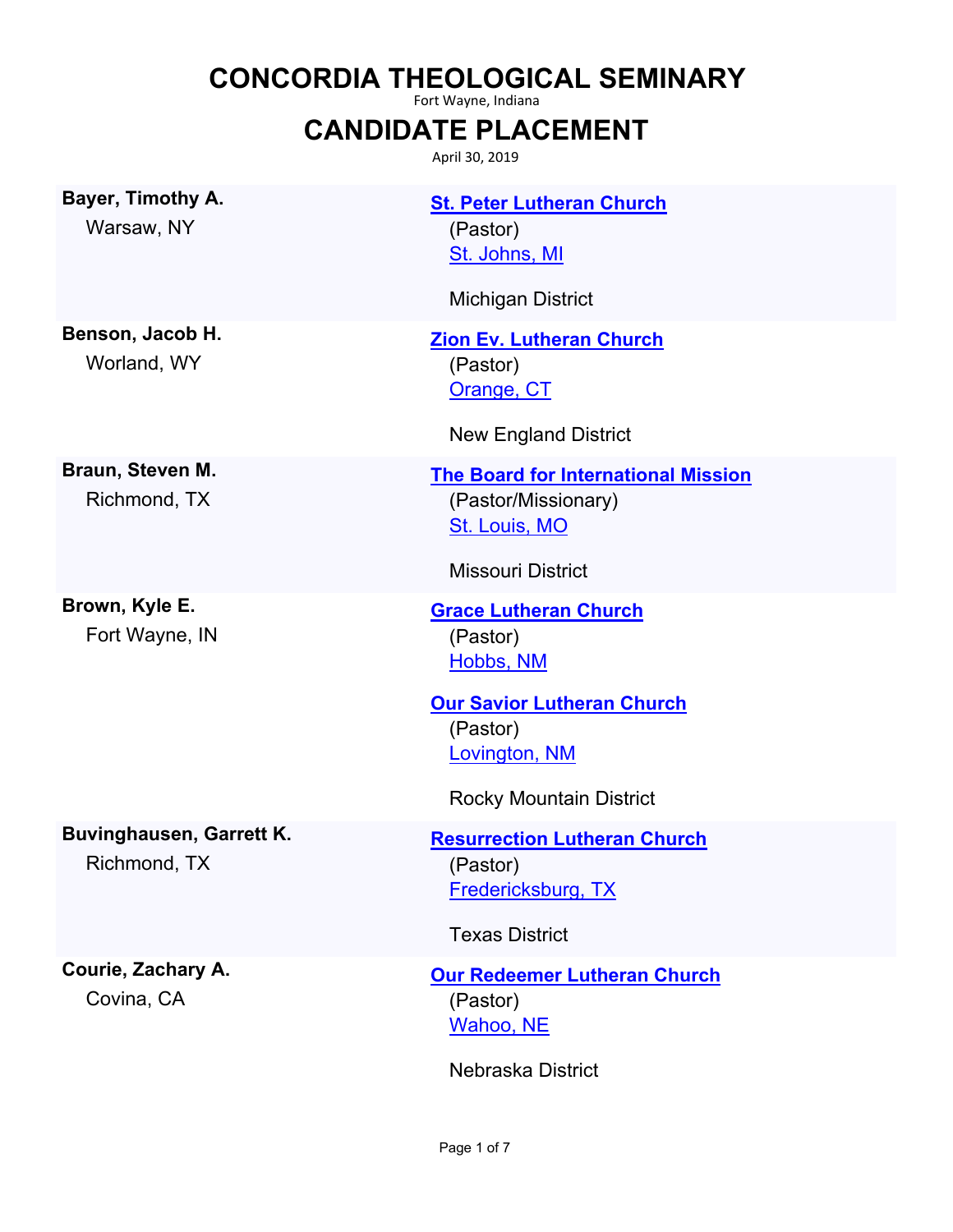| Doubrava II, Raymond T.<br>Wichita, KS | <b>Zion Lutheran Church</b><br>(Pastor)<br>Leigh, NE                                                                                                                    |
|----------------------------------------|-------------------------------------------------------------------------------------------------------------------------------------------------------------------------|
|                                        | <b>Trinity Lutheran Church</b><br>(Pastor)<br><b>Howells, NE</b><br>Nebraska District                                                                                   |
| Ebersole, James H.<br>San Antonio, TX  | <b>St. Paul Lutheran Church</b><br>(Pastor)<br><b>Kingsville, TX</b><br><b>Texas District</b>                                                                           |
| Ford, Colin E.<br>Traverse City, MI    | <b>Concordia Lutheran Church</b><br>(Pastor)<br><b>Cresbard, SD</b><br><b>Immanuel Lutheran Church</b><br>(Pastor)<br><b>Wecota, SD</b><br><b>South Dakota District</b> |
| Gaschler, Paul R. G.<br>Imperial, NE   | <b>Concordia Ev. Lutheran Church</b><br>(Pastor)<br>Greenwood, IN<br><b>Indiana District</b>                                                                            |
| Hoham, Theodore A.<br>Fort Wayne, IN   | <b>Concordia Lutheran High School</b><br>(Pastor/Teacher)<br><b>Fort Wayne, IN</b><br><b>Indiana District</b>                                                           |
| Johnston, Brian C.<br>Vacaville, CA    | <b>Trinity Lutheran Church and School</b><br>(Associate Pastor)<br>Janesville, MN<br><b>Minnesota South District</b>                                                    |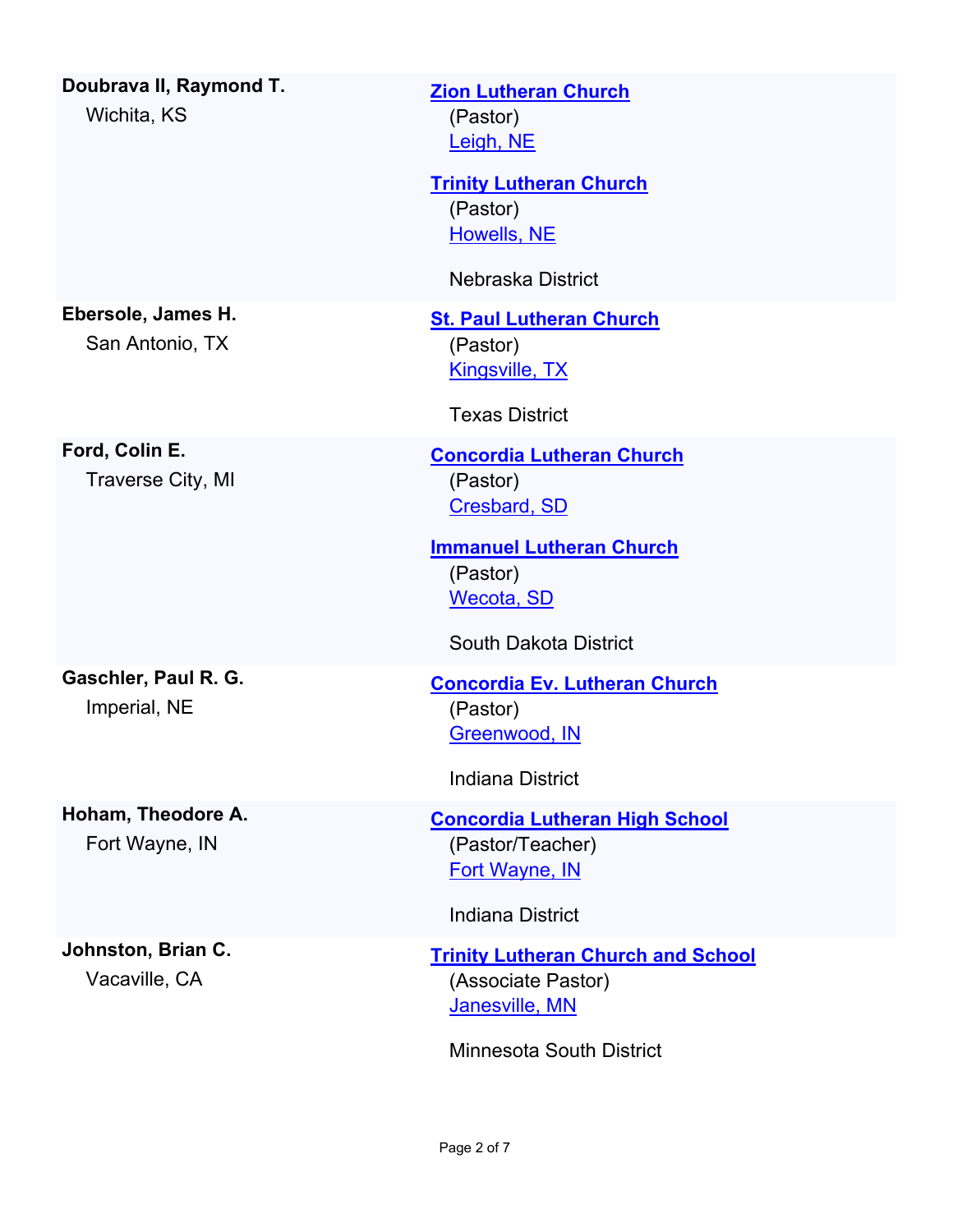| Kaspar, Jason M.<br>San Antonio, TX | <b>Mt. Calvary Lutheran Church and</b><br><b>Pre-School</b><br>(Pastor)<br>La Grange, TX<br><b>Texas District</b>                                                |
|-------------------------------------|------------------------------------------------------------------------------------------------------------------------------------------------------------------|
| Knaus, Nathan K.<br>Solomon, KS     | <b>Trinity Lutheran Church</b><br>(Pastor)<br><b>Chariton, IA</b><br><b>Iowa District East</b>                                                                   |
| Kyler, Jeffrey B.<br>Pierceton, IN  | <b>Mount Olive Lutheran Church</b><br>(Pastor)<br>Bovey, MN<br><b>Grace English Lutheran Church</b><br>(Pastor)<br>Marble, MN<br><b>Minnesota North District</b> |
| Mason, Justin M.<br>Dundee, OH      | <b>Our Savior Lutheran Church</b><br>(Pastor)<br>Danville, KY<br><b>Indiana District</b>                                                                         |
| McDowell, Adam M.<br>Houston, TX    | <b>St. Peter's Lutheran Church</b><br>(Associate Pastor)<br><b>Fort Wayne, IN</b><br><b>Indiana District</b>                                                     |
| McGinley, Michael J.<br>Newton, IA  | <b>Christ the King Lutheran Church</b><br>(Pastor)<br>Spencer, IA<br><b>Iowa District West</b>                                                                   |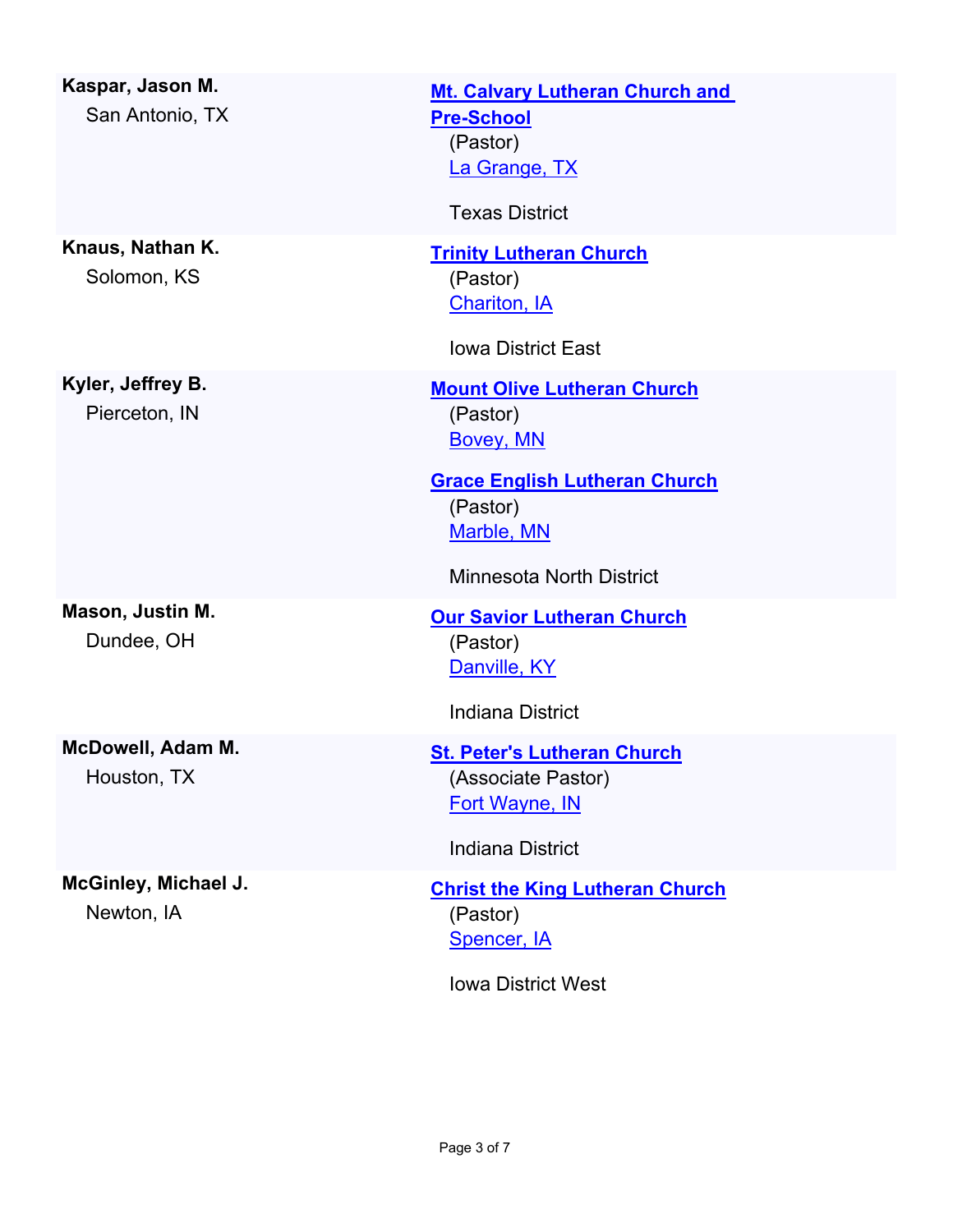| Mundinger, Andrew P.<br>Berlin, WI       | <b>Holy Cross Lutheran Church</b><br>(Pastor)<br>Concord, CA<br>California/Nevada/Hawaii District                           |
|------------------------------------------|-----------------------------------------------------------------------------------------------------------------------------|
|                                          |                                                                                                                             |
| Patterson, Zachary J.<br>Spring, TX      | <b>Faith Lutheran Church</b><br>(Pastor)<br><b>The Dalles, OR</b>                                                           |
|                                          | <b>Northwest District</b>                                                                                                   |
| Peterson, James M.<br>Carterville, IL    | <b>First Lutheran Church</b><br>(Pastor)<br>Phillipsburg, KS<br><b>Kansas District</b>                                      |
| Radke, Paul C.<br>Hartland, WI           | <b>St. Luke Lutheran Church</b><br>(Pastor)<br>Elcho, WI<br><b>St. Matthew Lutheran Church</b><br>(Pastor)<br>Deerbrook, WI |
|                                          | <b>North Wisconsin District</b>                                                                                             |
| Ralston, Joshua A.<br>Maumelle, AR       | <b>Zion Lutheran Church</b><br>(Pastor)<br>London, AR                                                                       |
|                                          | <b>Mid-South District</b>                                                                                                   |
| <b>Ricard, Robert W.</b><br>Johnston, RI | <b>Trinity Lutheran Church</b><br>(Pastor)<br><b>State Center, IA</b>                                                       |
|                                          | <b>Iowa District East</b>                                                                                                   |
| Richardson, Kyle J.<br>Shelbyville, IN   | <b>St. John Lutheran Church</b><br>(Pastor)<br><b>Island Lake, IL</b><br><b>Northern Illinois District</b>                  |
|                                          |                                                                                                                             |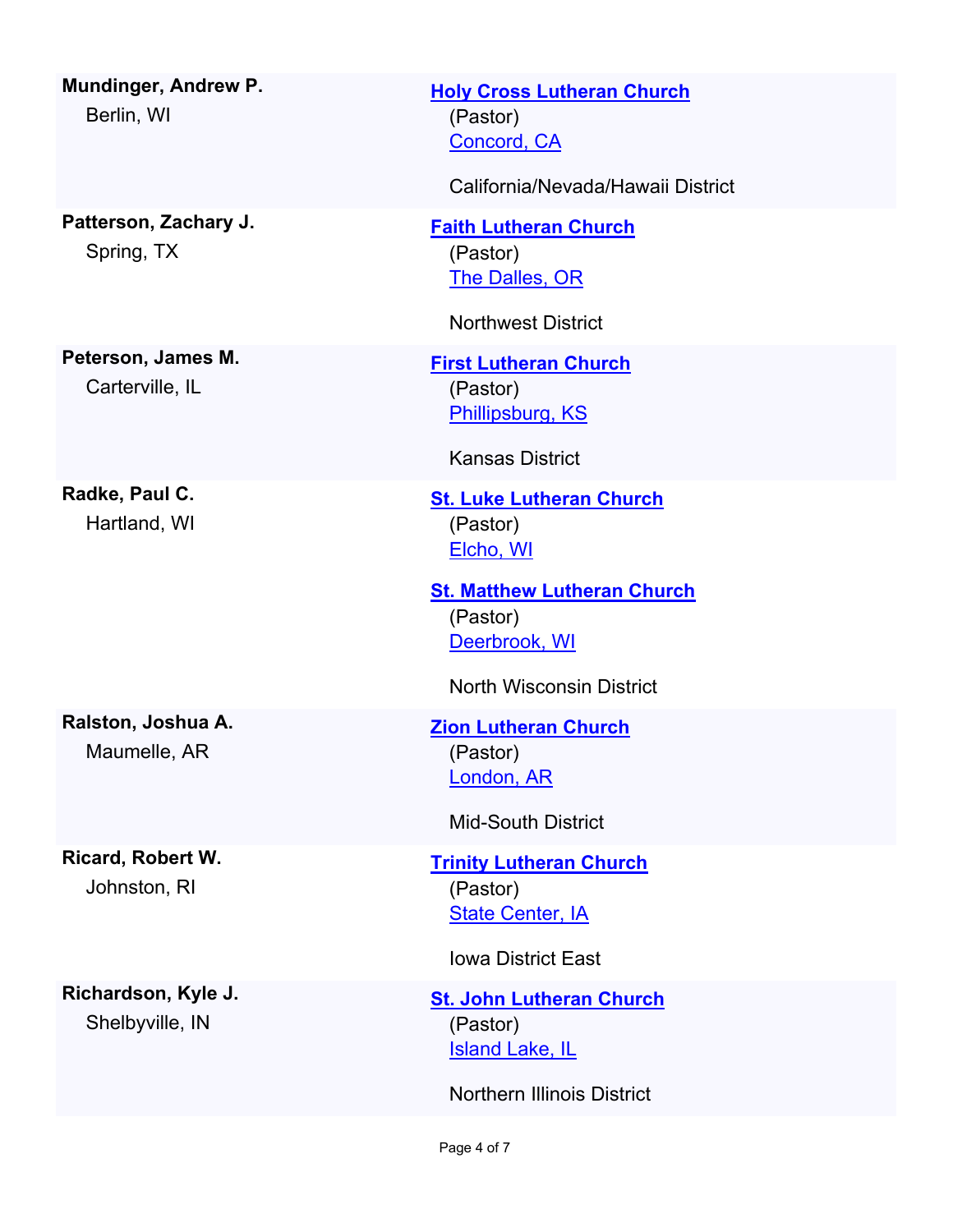**Robinson, James B.** East Lansing, MI

**Saling, Loucan E.** Houston, TX

**[Martin Luther Chapel](http://locator.lcms.org/nchurches_frm/c_detail.asp?C268340)** [East Lansing, MI](http://maps.google.com/?q=42.7379656,-84.4833275&t=h) (Associate Pastor)

English District

**[Faith Lutheran Church](http://locator.lcms.org/nchurches_frm/c_detail.asp?C991059)** [Woodville, TX](http://maps.google.com/?q=30.7735484,-94.4229978&t=h) (Pastor)

**[St. Paul Lutheran Church](http://locator.lcms.org/nchurches_frm/c_detail.asp?C457887)** [Jasper, TX](http://maps.google.com/?q=30.9046036,-94.0163323&t=h) (Pastor)

Texas District

**[Resurrection Lutheran Church](http://locator.lcms.org/nchurches_frm/c_detail.asp?C162949)** [Chicago, IL](http://maps.google.com/?q=41.723749,-87.628359&t=h) (Pastor)

Northern Illinois District

**[Trinity Lutheran Church](http://locator.lcms.org/nchurches_frm/c_detail.asp?C458959)** [Jefferson City, MO](http://maps.google.com/?q=38.5663175,-92.1869582&t=h) (Associate Pastor)

Missouri District

**[Immanuel Lutheran Church](http://locator.lcms.org/nchurches_frm/c_detail.asp?C709638)** [Perryville, MO](http://maps.google.com/?q=37.7303688,-89.8647845&t=h) (Associate Pastor)

Missouri District

**[St. Peter Lutheran Church](http://locator.lcms.org/nchurches_frm/c_detail.asp?C649435)** [North Bend, NE](http://maps.google.com/?q=41.4619485,-96.7797515&t=h) (Pastor)

Nebraska District

**[Trinity Lutheran Church](http://locator.lcms.org/nchurches_frm/c_detail.asp?C29530)** [Appleton City, MO](http://maps.google.com/?q=38.1873261,-94.0311007&t=h) (Pastor)

Missouri District

Page 5 of 7

**Schettler, Matthew C.** Orchard Park, NY

**Schlie, Jesse S.** Woodburn, IN

**Schlie, Joseph E.** Woodburn, IN

**Short, Lawson K.** Pratt, KS

**Smith, Jr., William G.** Chillicothe, IL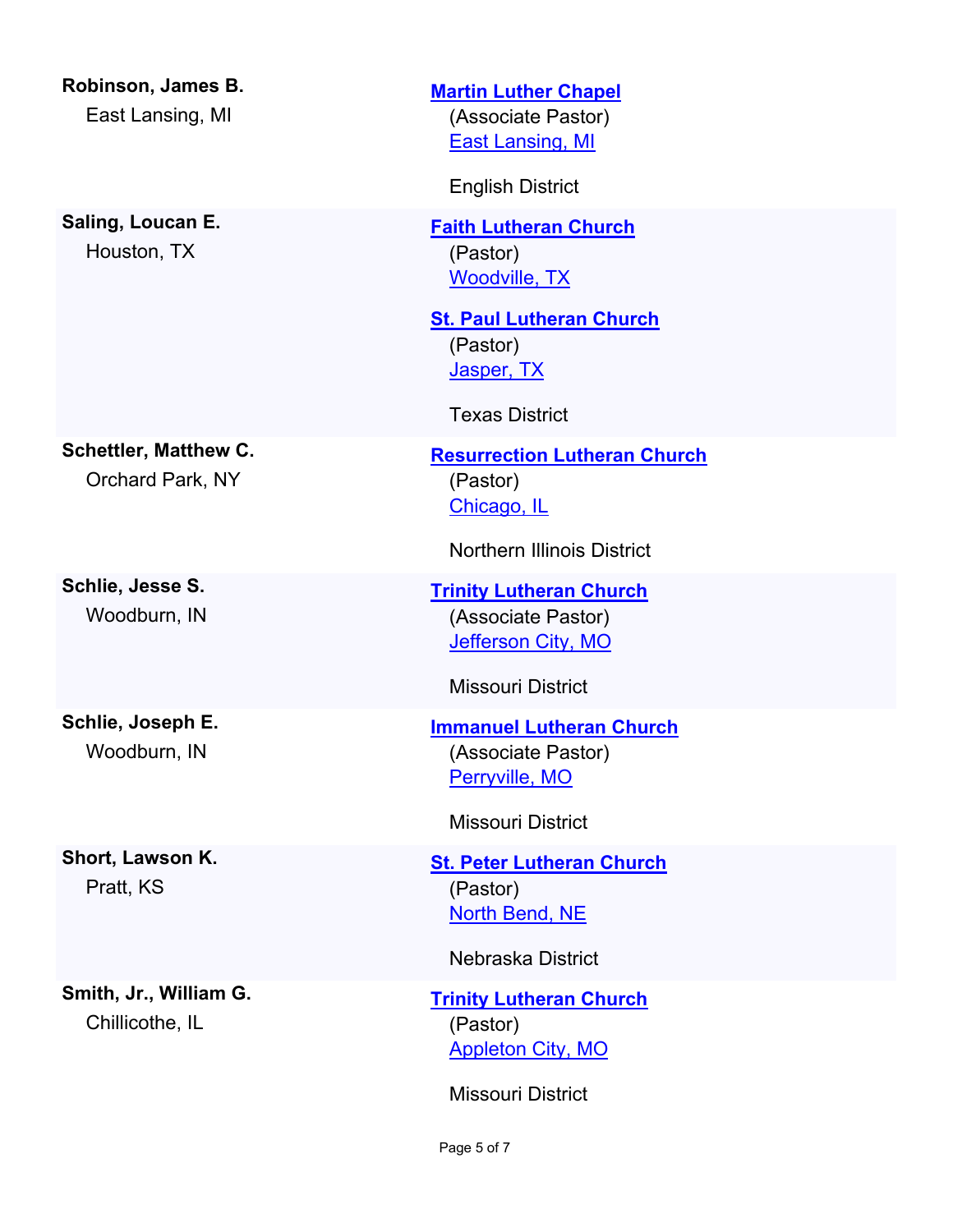**Terkula, Michael D.** Columbia City, IN

**Voigt, Eli B.** Bismarck, ND

**Wendorff, Carl E.** Winthrop, MN

**Wollberg, Matthias C.** Kearney, NE

**Wurdeman, David L.** Zionsville, IN

**Zimmerman, Aaron A.**

Apple Valley, MN

**[Our Hope Lutheran Church and School](http://locator.lcms.org/nchurches_frm/c_detail.asp?C436476)** [Huntertown, IN](http://maps.google.com/?q=41.228382,-85.1724726&t=h) (Pastor) Indiana District **[Trinity Ev. Lutheran Church](http://locator.lcms.org/nchurches_frm/c_detail.asp?C73574)** [Bemidji, MN](http://maps.google.com/?q=47.4968654,-94.8793857&t=h) (Associate Pastor) **[Redeemer Lutheran Church](http://locator.lcms.org/nchurches_frm/c_detail.asp?C50551)** [Bagley, MN](http://maps.google.com/?q=47.5249102,-95.3988219&t=h) (Pastor)

Minnesota North District

**[Faith Lutheran Church](http://locator.lcms.org/nchurches_frm/c_detail.asp?C946658)** [Warsaw, MO](http://maps.google.com/?q=38.2430811,-93.3818711&t=h) (Pastor)

Missouri District

**[St. Peters Lutheran Church](http://locator.lcms.org/nchurches_frm/c_detail.asp?C764407)** [Riceville, IA](http://maps.google.com/?q=43.3638571,-92.5540687&t=h) (Pastor)

Iowa District East

**[Good Shepherd Lutheran Church](http://locator.lcms.org/nchurches_frm/c_detail.asp?C110)** [Tomah, WI](http://maps.google.com/?q=44.003437,-90.514507&t=h) (Pastor)

South Wisconsin District

**[Holy Trinity Lutheran Church](http://locator.lcms.org/nchurches_frm/c_detail.asp?C310954)** [Farnhamville, IA](http://maps.google.com/?q=42.2760896,-94.403859&t=h) (Pastor)

**[Immanuel Lutheran Church](http://locator.lcms.org/nchurches_frm/c_detail.asp?C729229)** [Pomeroy, IA](http://maps.google.com/?q=42.5510885,-94.6838687&t=h) (Pastor)

Iowa District West